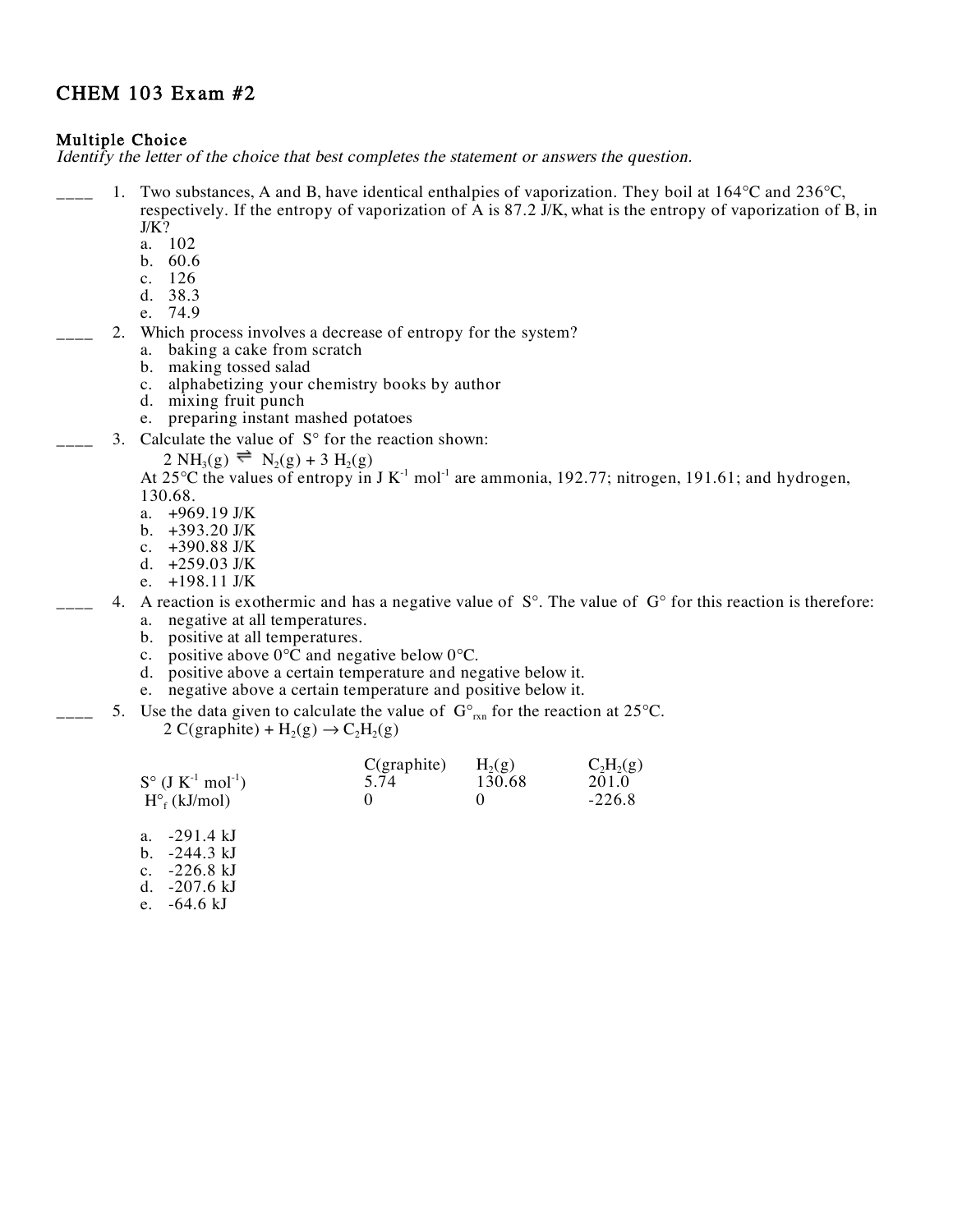6. Use the data at 25 C given below to calculate the value of G  $_{\text{rxn}}$  for the reaction shown when it takes place at 120 C.

 $C_3H_8(g)$   $O_2(g)$   $H_2O(g)$   $CO_2(g)$ 

 $C_3H_8(g) + 5 O_2(g) \rightarrow 4 H_2O(g) + 3 CO_2(g)$ 

|  | $H_{-f}$ (kJ/mol)                                                                                                                     | J UNLJ/<br>$-104.8$ | $\sim$<br>$\Omega$ | $-241.84$ | $-393.52$ |
|--|---------------------------------------------------------------------------------------------------------------------------------------|---------------------|--------------------|-----------|-----------|
|  | S $(J K^{-1} mol^{-1})$                                                                                                               | 270.2               | 205.15             | 188.74    | 213.80    |
|  | $G_f(kJ/mol)$                                                                                                                         | $-23.6$             | $\Omega$           | $-228.61$ | $-394.39$ |
|  | a. $-2004 \text{ kJ}$                                                                                                                 |                     |                    |           |           |
|  | -2046 kJ<br>$\mathbf{b}$ .                                                                                                            |                     |                    |           |           |
|  | -2055 kJ<br>$c_{\cdot}$                                                                                                               |                     |                    |           |           |
|  | $-2073 \text{ kJ}$<br>d.                                                                                                              |                     |                    |           |           |
|  | e. -2083 kJ                                                                                                                           |                     |                    |           |           |
|  | 7. If a chemical reaction is at equilibrium, it must be true that                                                                     |                     |                    |           |           |
|  | a. $G = 1$ .                                                                                                                          |                     |                    |           |           |
|  | b.<br>$G > 1$ .                                                                                                                       |                     |                    |           |           |
|  | c. $G < 1$ .                                                                                                                          |                     |                    |           |           |
|  | d. $G = 1$ .                                                                                                                          |                     |                    |           |           |
|  | e. $G = 0$ .                                                                                                                          |                     |                    |           |           |
|  | 8. The value of the equilibrium constant for a reaction is $2.65 \times 10^{-6}$ at 45 C. Calculate the value of G $_{\text{rxn}}$ at |                     |                    |           |           |
|  | this temperature.                                                                                                                     |                     |                    |           |           |
|  | a. $+47.4 \text{ kJ}$                                                                                                                 |                     |                    |           |           |
|  | b. $+34.0 \text{ kJ}$                                                                                                                 |                     |                    |           |           |
|  |                                                                                                                                       |                     |                    |           |           |

- 
- c. +14.8 kJ d. +335 kJ
- e. -14.8 kJ
- $\Box$  9. Use the data given to calculate the value of K for the reaction at 25 C  $\text{AgCl}(s) \rightleftharpoons \text{Ag}^+(aq) + \text{Cl}^-(aq)$

| S $(J K^{-1} mol^{-1})$<br>$H_f(kJ/mol)$ | AgCl(s)<br>$+96.2$<br>$-127.07$ | $Ag^+(aq)$<br>$+72.68$<br>$+105.58$ | Cl <sup>2</sup> (aq)<br>$+56.4$<br>$-167.2$ |
|------------------------------------------|---------------------------------|-------------------------------------|---------------------------------------------|
|                                          |                                 |                                     |                                             |

- a.  $6.61 \times 10^{-14}$ b.  $3.41 \times 10^{-12}$
- c.  $4.75 \times 10^{-12}$
- d.  $1.76 \times 10^{-10}$
- e.  $5.69 \times 10^{9}$

 $_{\text{max}}$  10. Which statement correctly describes the meaning of the value of G  $_{\text{rxn}}$  for a reactant-favored reaction?

- a. It is the amount of energy that is required to overcome the disorder of the system. b. It is the amount of additional energy that must be supplied in order to initiate reaction.
- c. It is the minimum amount of heat released from the system when reaction occurs.

d. It is the maximum amount of useful work obtainable from the reaction when it occurs.

e. It is the minimum amount of work which must be done on the system to make reaction occur.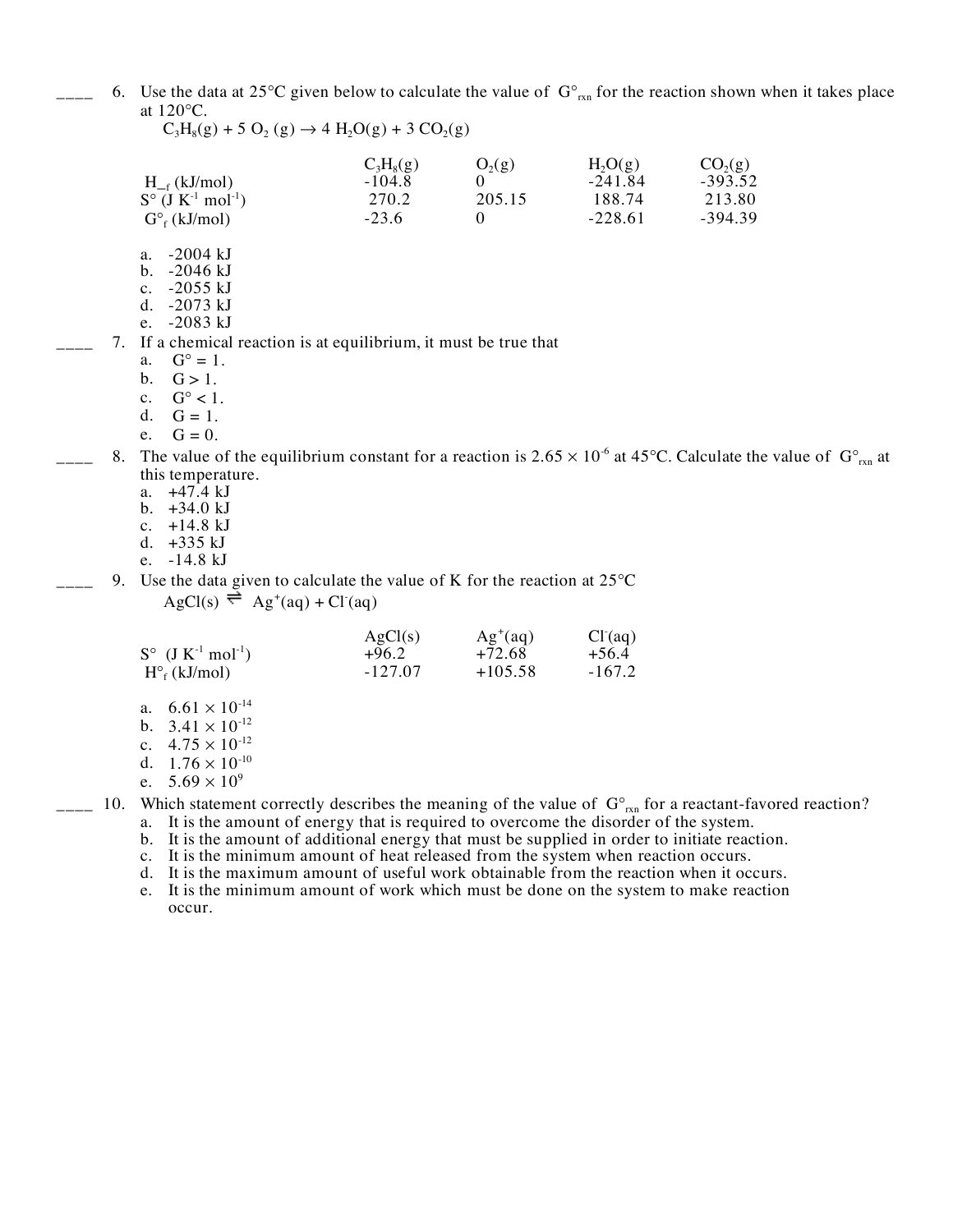- 11. Which of these **must** be present in a redox reaction?
	- a. a substance present as an element which becomes incorporated into a molecule, or vice versa
	- b. an atom whose oxidation number increases
	- c. an atom whose oxidation number decreases
	- d. either b or c
	- e. both b and c
- 12. When the reaction shown below is balanced, the coefficients are \_\_\_\_\_\_\_,and \_\_\_\_\_\_\_\_ electrons are transferred.
	- $\text{Al}(s) + \text{Hg}^{2+}(\text{aq}) \rightarrow \text{Al}^{3+}(\text{aq}) + \text{Hg}(1)$
	- a. 1, 3, 1, and 3; 6
	- b. 2, 3, 2, and 3; 6
	- c. 3, 2, 3, and 2; 6
	- d. 2, 3, 2, and 3; 12 e. 3, 2, 3, and 2; 12
- $-13.$  Consider an electrochemical cell as shown, with Zn in ZnCl<sub>2</sub>(aq) and Cu in Cu(NO<sub>3</sub>)<sub>2</sub>(aq), and a salt bridge containing KNO<sub>3</sub>(aq). The overall chemical reaction is  $Zn(s) + Cu^{2+}(aq) \rightarrow Zn^{2+}(aq) + Cu(s)$ . Which statement is correct?



Salt bridge

- a. One mole of electrons is transferred in this reaction.
- b. Copper is oxidized at the anode.
- c. Electrons travel from the Zn to the Cu.
- d. This is an example of a concentration cell.
- e. Zinc is reduced at the cathode.
- \_\_\_\_ 14. Which cell notation represents a battery constructed using zinc and iron, with electrons flowing from zinc to iron?
	- a.  $\text{Fe}^{3+}(\text{aq}) \mid \text{Fe}^{2+}(\text{aq}) \mid \text{Zn(s)} \mid \text{Zn}^{2+}(\text{aq})$
	- b. Fe<sup>3+</sup>(aq) | Fe(s)  $\|\mathbf{Zn}(s)\|\mathbf{Zn}^{2+}(\mathbf{aq})\|$
	- c.  $Zn(s)$   $\Gamma Zn^{2+}(aq)$   $\Gamma \text{Fe}^{3+}(aq)$   $\Gamma \text{Fe}^{2+}(aq)$
	- d.  $Zn(s) | Zn^{2+}(aq) || Fe^{3+}(aq) | Fe(s)$
	- e.  $Zn(s) | Zn^{2+}(aq) || Fe(s) | Fe^{3+}(aq)$

### Exhibit 19-1

Use this list of half-reactions to answer the following question(s).

| $MnO_4$ (aq) + 8H <sup>+</sup> (aq) + 5e <sup>-</sup> $\rightarrow$ Mn <sup>2+</sup> (aq) + 4H <sub>2</sub> O(l) | $+1.51$ V |
|------------------------------------------------------------------------------------------------------------------|-----------|
| $Cr_2O_7^2$ (aq) + 6e $\rightarrow$ 2Cr <sup>3+</sup> (aq) + 7H <sub>2</sub> O(1)                                | $+1.33$ V |
| $Pt^{2+}(aq) + 2e^{\cdot} \rightarrow Pt(s)$                                                                     | $+1.20$ V |
| $Cu^{2+}(aq) + 2e^- \rightarrow Cu(s)$                                                                           | $+0.34$ V |
| $Pb^{2+}(aq) + 2e^- \rightarrow Pb(s)$                                                                           | $-0.13$ V |
| $Al^{3+}(aq) + 3e^- \rightarrow Al(s)$                                                                           | $-1.66$ V |
|                                                                                                                  |           |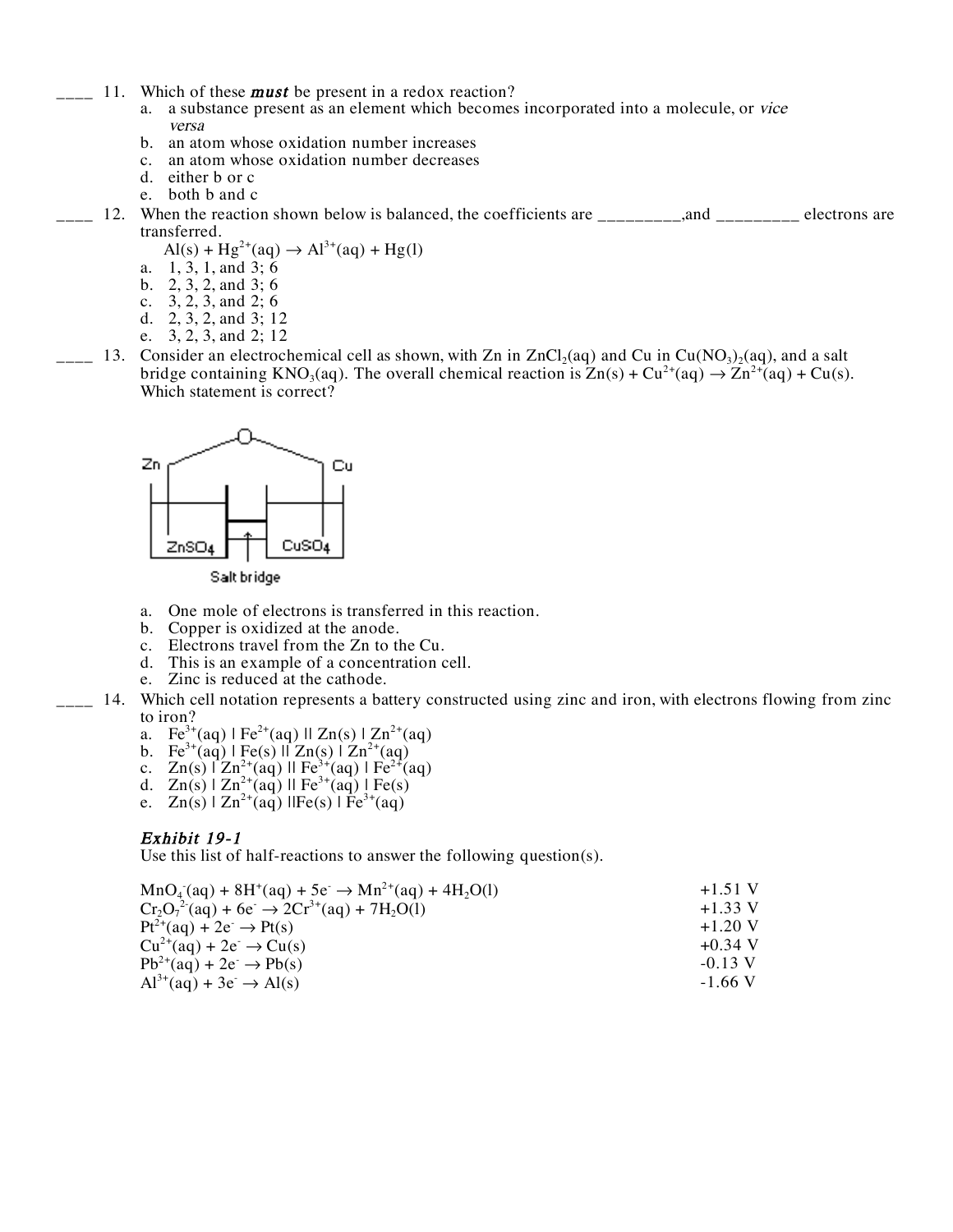- \_\_\_\_ 15. Refer to Exhibit 19-1. The potential for the product-favored reaction involving aluminum and copper metals,  $Al^{3+}(aq)$ , and  $Cu^{2+}(aq)$  is
	- a. 2.17 V. b. 2.00 V.
	-
	- c. 1.79 V.
	- d. 1.32 V.
	- e. 1.15 V.
- \_\_\_\_ 16. Refer to Exhibit 19-1. An electrochemical cell is designed using copper as one electrode and another metal higher than copper on the table above as the other electrode. The cell potential is +0.515 V. The potential for the unknown half-reaction is  $\frac{1}{1}$  and that electrode is the  $\frac{1}{1}$ 
	- a. 0.175 V; anode
	- b. 0.175 V; cathode
	- c. 0.340 V; cathode d. 0.855 V; anode
	- e. 0.855 V; cathode
	-
- \_\_\_\_ 17. Consider the cell reaction
	- $Sn(s) + Cu^{2+}(aq) \rightarrow Sn^{2+}(aq) + Cu(s).$

The value of E  $_{cell}$  is 0.447 V at 25 C. Calculate the value of G and K for this cell.

- a.  $-86.3$  kJ;  $1.34 \times 10^{15}$
- b.  $-43.1$  kJ;  $1.37 \times 10^{43}$
- c. 43.1 kJ;  $3.55 \times 10^7$
- d. 86.3 kJ;  $7.92 \times 10^{-16}$
- e. 86.3 kJ;  $2.00 \times 10^{86}$
- $\sim$  18. The value of E  $_{\text{cell}}$  for the cell shown below is + 1.41 V.
	- Al(s) | Al<sup>3+</sup>(aq) || Ni<sup>2+</sup>(aq) | Ni(s)
	- What is the value of  $E_{cell}$  at 25 C if the concentration of  $Al^{3+}(aq)$  is 0.050 M, and of Ni<sup>2+</sup>(aq), 2.0 M?
	- a. +1.34 V
	- b. +1.38 V
	- c.  $+1.41$  V
	- d. +1.44 V
	- e.  $+1.48$  V
- \_\_\_\_ 19. Which statement concerning concentration cells is not correct?
	- a. The electrons flow from the anode to the cathode.
	- b. The cell becomes useless when the concentrations of the metal ions in both compartments becomes equal.
	- c. The concentration of metal ions in the cathode compartment must be greater than the concentration of metal ions in the anode compartment.
	- d. The value of Q for the system is 1.
	- e. Both cell compartments use the same half-reaction.
- $\sim$  20. A mass of 0.839 g of a divalent metal is plated out of a solution of the divalent metal ion. This takes 67.2 min at a current of 0.63 A. What is the metal? (Hint: find its atomic mass.)
	- a. Cd
	- b. Cu
	- c. Hg
	- d. Fe
	- e. Mg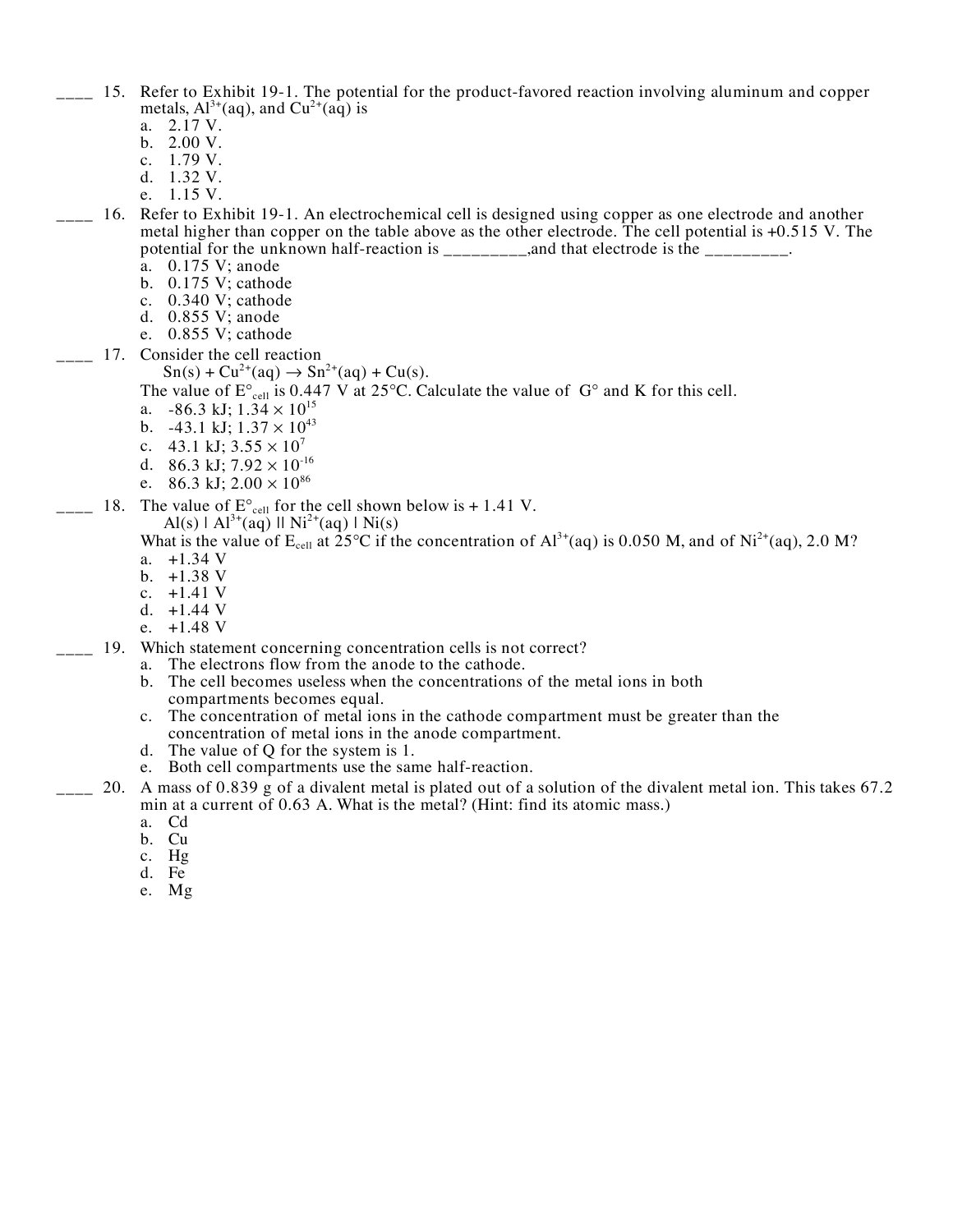### Short Answer

- 21. For the reaction shown,  $G = -32.8$  kJ at 25 C.  $N_2(g) + 3H_2(g) \rightleftharpoons 2NH_3(g)$ 
	- a. Calculate the equilibrium constant for this reaction at 25 C.
	- b. Is a mixture of the three gases where  $p_{N2} = 3.5$  bar,  $pH_2 = 1.2$  bar, and  $pNH_3 = 0.22$  bar at equilibrium? Justify your answer.
	- c. What is the value of G under the conditions of part b?
	- d. Compare the answer from part c. with G . Explain the difference observed.

22. Refer to the following values of standard reduction potentials.

| $Au^{3+}(aq) + 3e^- \rightarrow Au(s)$                                    | $+1.00$ V  |
|---------------------------------------------------------------------------|------------|
| $\text{Zn}^{2+}(\text{aq}) + 2\text{e}^- \rightarrow \text{Zn}(\text{s})$ | $-0.763$ V |

- a. Write the balanced overall reaction for gold reacting with zinc(II) ion.<br>b. Calculate the value of E  $_{cell}$  for the reaction.<br>c. How many electrons are transferred in this reaction? Explain.<br>d. Calculate the value of G
- 
- How many electrons are transferred in this reaction? Explain.
- d. Calculate the value of G for this cell at 25 C.<br>e. Calculate the value of the equilibrium constant
- e. Calculate the value of the equilibrium constant for this reaction at 25 C.<br>f. Is this reaction product-favored or reactant-favored? Explain how your a
- Is this reaction product-favored or reactant-favored? Explain how your answers in parts b, d, and e support this conclusion.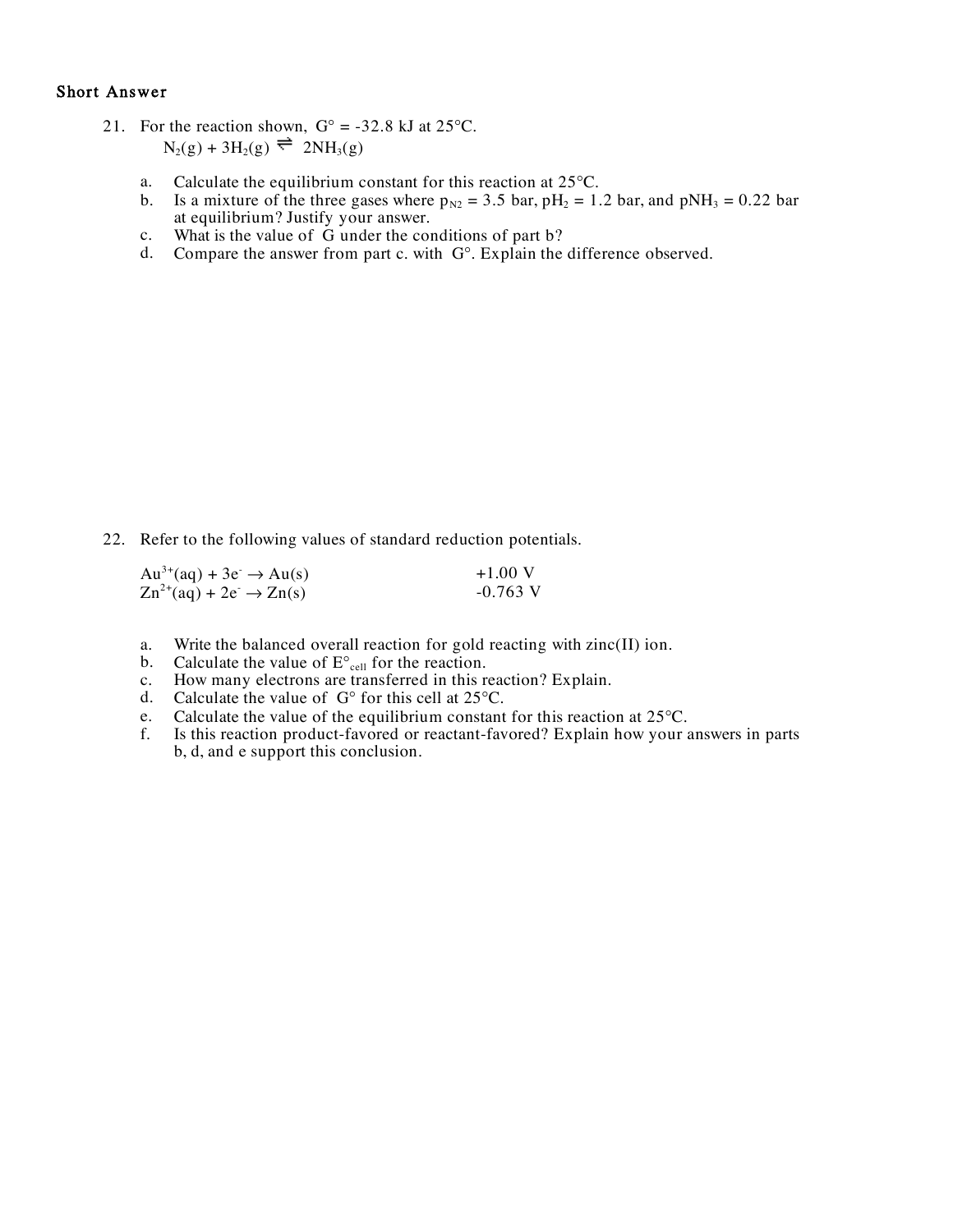# CHEM 103 Exam #2 Answer Section

### MULTIPLE CHOICE

| 1. ANS: E  |      | OBJ: 18.3 Measuring Dispersal of Energy: Entropy                |
|------------|------|-----------------------------------------------------------------|
| 2. ANS: C  | OBJ: | 18.3 Measuring Dispersal of Energy: Entropy                     |
| 3. ANS: E  |      | OBJ: 18.4 Calculating Entropy Changes                           |
| 4. ANS: D  |      | OBJ: 18.6 Gibbs Free Energy                                     |
| 5. ANS: B  |      | OBJ: 18.6 Gibbs Free Energy                                     |
| 6. ANS: E  |      | OBJ: 18.6 Gibbs Free Energy                                     |
| 7. ANS: E  |      | OBJ: 18.7 Gibbs Free Energy Changes and Equilibrium Constants   |
| 8. ANS: B  |      | OBJ: 18.7 Gibbs Free Energy Changes and Equilibrium Constants   |
| 9. ANS: D  |      | OBJ: 18.7 Gibbs Free Energy Changes and Equilibrium Constants   |
| 10. ANS: E |      | OBJ: 18.8 Gibbs Free Energy, Maximum Work, and Energy Resources |
| 11. ANS: E | OBJ: | 19.1 Redox Reactions                                            |
| 12. ANS: B |      | OBJ: 19.2 Using Half-reactions to Understand Redox Reactions    |
| 13. ANS: C | OBJ: | 19.3 Electrochemical Cells                                      |
| 14. ANS: D | OBJ: | 19.3 Electrochemical Cells                                      |
| 15. ANS: B | OBJ: | 19.5 Using Standard Cell Potentials                             |
| 16. ANS: E | OBJ: | 19.5 Using Standard Cell Potentials                             |
| 17. ANS: A |      | OBJ: 19.6 E° and Gibbs Free Energy                              |
| 18. ANS: D | OBJ: | 19.7 Effect of Concentration on Cell Potential                  |
| 19. ANS: D | OBJ: | 19.7 Effect of Concentration on Cell Potential                  |
| 20. ANS: B |      | OBJ: 19.12 Counting Electrons                                   |

## SHORT ANSWER

21. ANS:

a.  $G = -RT \ln K$  $\Rightarrow$  K = e(- G /RT) = e(3.28 × 10<sup>4</sup> J mol<sup>-1</sup>/(8.3145 J K<sup>-1</sup> mol<sup>-1</sup> × 298.2 K) = 5.56 × 10<sup>5</sup>. b.  $\rho^2{}_{\mathit{NH}_3}$  $\label{eq:Q} \mathsf{Q} = \overline{\rho_{\textit{N}_2} \cdot \rho_{\textit{M}_2}}$  $^{2}/(3.5 \times (1.2)^{3}) = 8.0 \times 10^{-3}.$ 

Since this is much less than K, the system is not at equilibrium; it will react left to right. c.  $G = G + RT \ln Q$ 

- $=$  -3.28  $\times$  10<sup>4</sup> J mol<sup>-1</sup> + (8.314 J K<sup>-1</sup> mol<sup>-1</sup>  $\times$  298.2 K  $\times$  ln (8.0  $\times$  10<sup>-3</sup>)  $= (-32.8 - 12.0) \text{ kJ mol}^{-1}$  $= -44.8$  kJ mol<sup>-1</sup>.
- d. The value of G is negative, and even larger than the value of G . This is reasonable; in contrast to the conditions of G , where all pressures are 1 bar, the conditions of part b. have less products and more reactants. We therefore expect a greater tendency towards product-favored behavior.